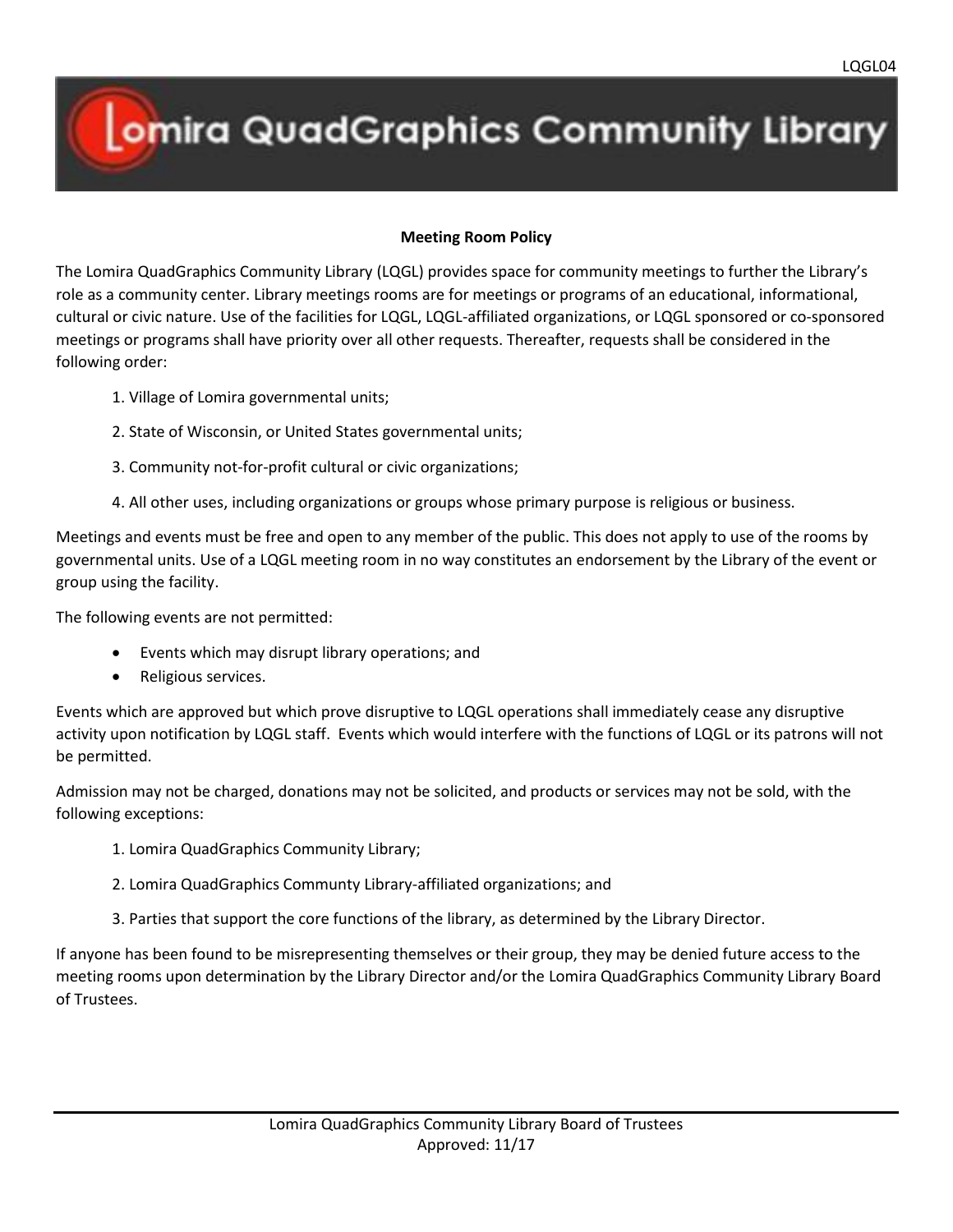## **Hours of Operation:**

- The LQGL meeting room is available during normal Library operating hours.
- At the discretion of the Library Director, groups may use the LQGL meeting room after Library operating hours but not before operating hours. Everyone must exit the building by 10:00 PM.

## **Fees:**

- o Fees shall be charged to ALL groups using the Library Meeting Room with the following exceptions:
	- Lomira QuadGraphics Community Library;
	- Lomira QuadGraphics Community Library-affiliated organizations;
	- Village or Town of Lomira, Dodge County, State of Wisconsin, and units of the Federal government;
	- School Systems serving Lomira; and
	- Further exceptions as determined by the Library Director.
- o Library Meeting Room charges:
	- \$10.00 per hour of use
- o Full payment must be made at time of reservation of room.

#### **Reservations:**

- $\circ$  Reservations must be made through staff of the Lomira QuadGraphics Community Library. The Library Director or designee will confirm all reservations.
- o Reservations may be scheduled up to four (4) months in advance.
- o Refunds will not be given with less than 24-hours notice of cancellation.
- o Groups may not reserve rooms more than 12 times per calendar year.
- $\circ$  If an event is cancelled, the meeting room user shall contact the library staff as soon as reasonable possible. Failure to do so, particularly more than once, may result in suspension of meeting room privileges.
- o LQGL reserves the right to cancel scheduled and confirmed bookings upon seven (7) days' notice.
- o Exceptions may be made at the discretion of the Library Director.

#### **Food service and consumption:**

- o The sink and room must be left clean, and all food and beverages must be removed.
- o No alcohol is permitted.
- o Food and beverages may be consumed in meeting room, but all remaining food, beverages, and dishware must be removed or properly disposed.

#### **Damages:**

- $\circ$  If rooms are not left in useable condition or if there is damage beyond normal wear and tear, charges may be assessed.
- o Nothing may be taped, hung, tacked, etc., to any walls, windows, doors, furniture, tables or any other library surface or object.